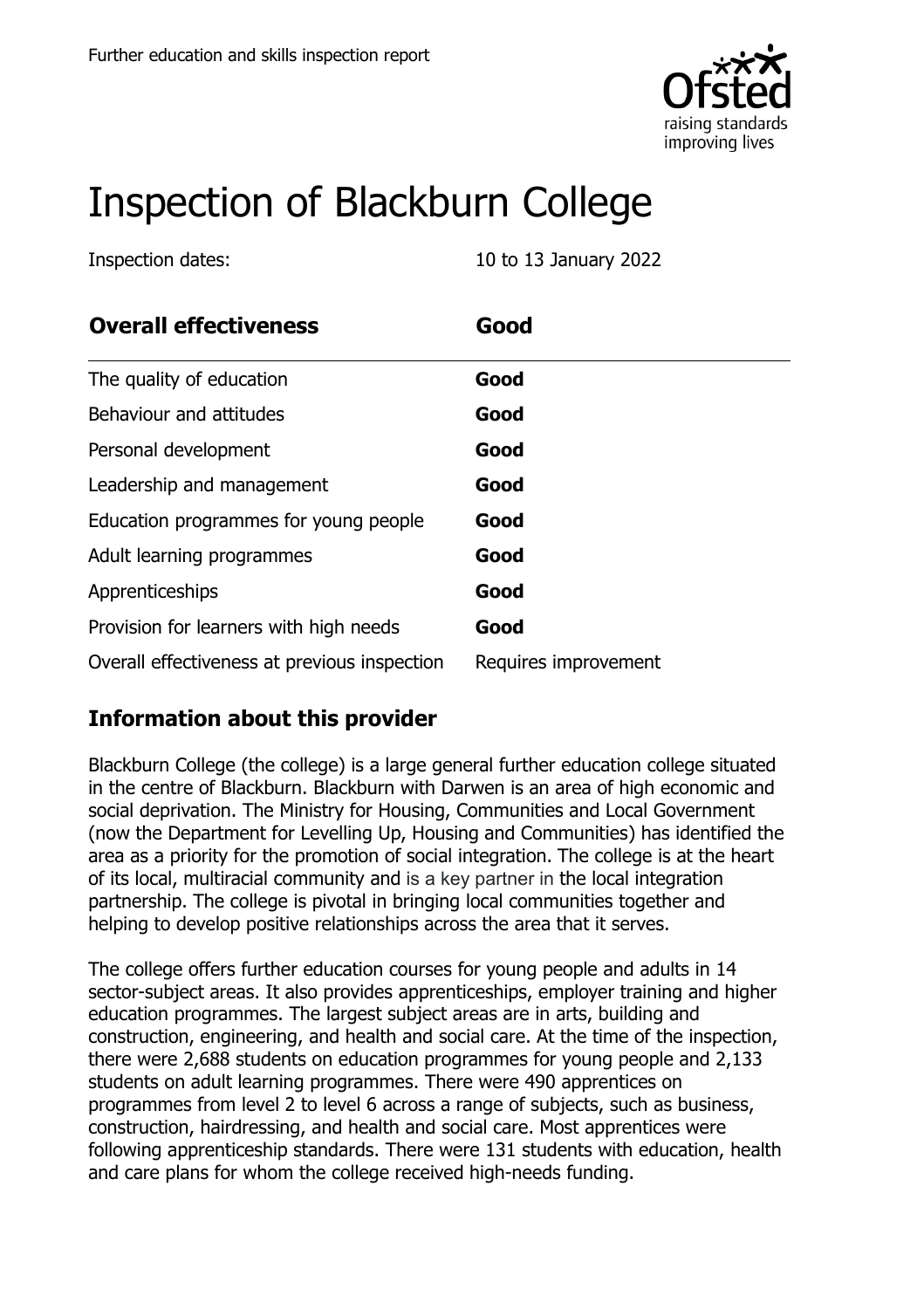

#### **What is it like to be a learner with this provider?**

Leaders and managers have established a positive and inclusive culture where students, apprentices and staff feel valued. For example, adult students who have not experienced learning for some time are confident to ask questions and contribute to discussions. Students with high needs are integrated effectively into all aspects of college life.

Students and apprentices find the college an enjoyable and welcoming place to learn. Classrooms and workshops are calm and inviting. As a result, students and apprentices display positive attitudes to their learning. They settle into college life quickly and are highly motivated to achieve.

Most students and apprentices, including those with high needs, achieve on their courses. They successfully progress to the next stage of their learning or into employment. For example, almost all students on access to higher education courses progress to further study at university. Approximately a fifth of students on education programmes for young people are successful in gaining a place at prestigious universities, including Oxford and Cambridge.

Staff have high expectations of students' and apprentices' behaviour. They monitor behaviour rigorously and do not tolerate any bullying or harassment. On the rare occasions that these occur, staff deal with incidents promptly and effectively.

Leaders ensure that learning environments and workshops are well resourced with industry-standard equipment and appropriate technical support. Students and apprentices have an abundance of spaces to study in groups or on their own. Tutors use relevant, high-quality learning resources across most programmes. For example, in the English for speakers of other languages (ESOL) courses, tutors use resources that reflect the diversity in the local community.

Leaders and managers ensure that most students and apprentices have access to a broad range of additional activities. For example, through the Lancashire Engaging Apprentices Programme, apprentices learn how to handle difficult customers at work. Students wanting to progress to courses in medicine undertake work placements in pharmacies. Hair professional apprentices benefit from participating in annual hairdressing competitions. These activities successfully develop students' and apprentices' confidence, resilience and independence in preparation for their next steps.

Students and apprentices benefit from a range of professional student support services, such as qualified careers, finance and work-placement advisers, and pastoral support officers. They learn about equality of opportunity and diversity in their community through an effective tutorial programme. External speakers and theatre companies provide additional information on hate crime, healthy and abusive relationships and mental health issues to reinforce students' and apprentices' understanding of these challenging topics.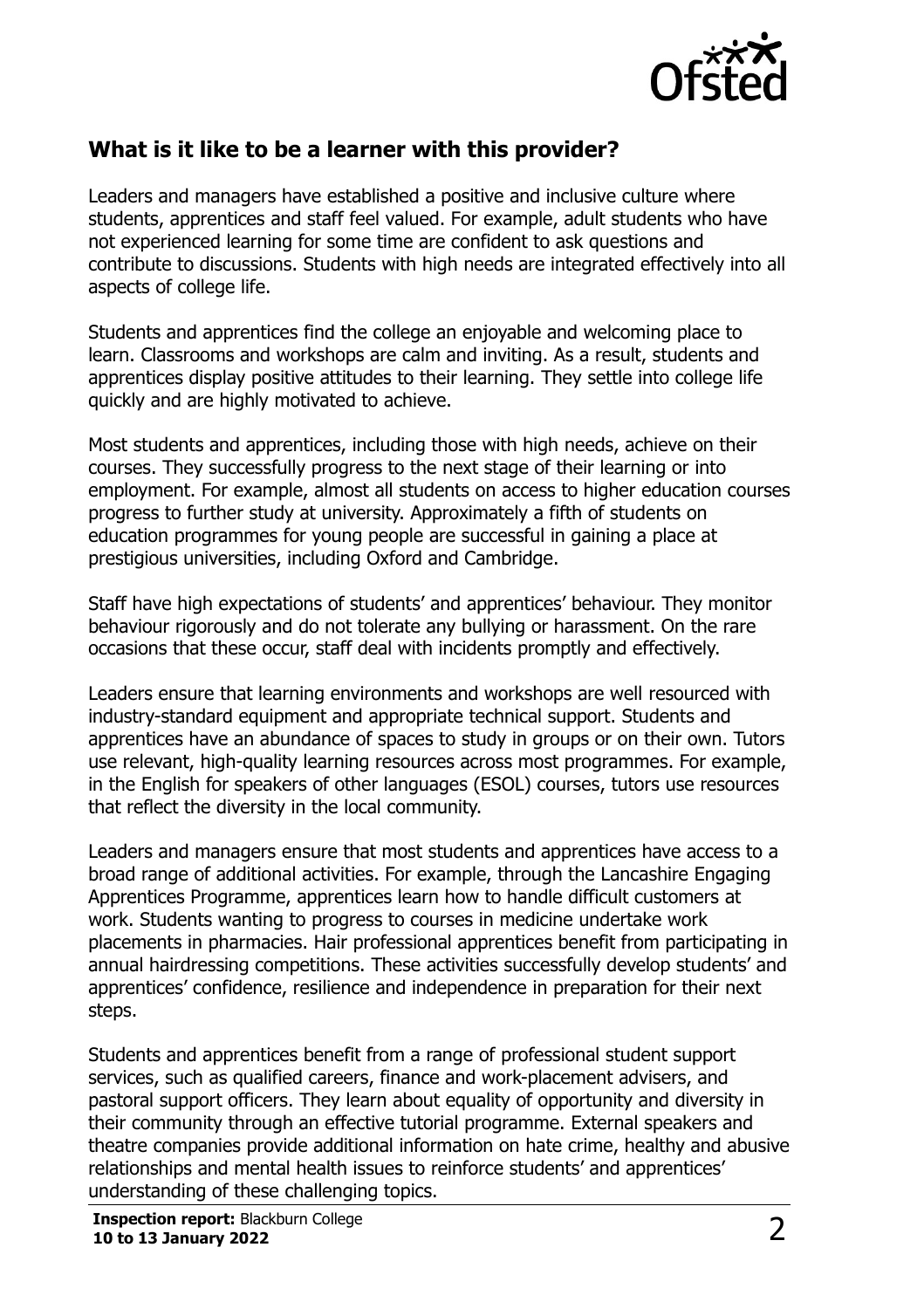

#### **What does the provider do well and what does it need to do better?**

Leaders and managers design a curriculum that effectively reflects local, regional and national skills needs. They consult with employers frequently to ensure that the curriculum content meets the most up-to-date industry practices and standards, for example in dementia awareness training for health and social care students. Leaders and managers work closely with local agencies such as Jobcentre Plus and the local ESOL hub to ensure that teaching and training meet the needs of the local community.

Leaders and managers ensure that the curriculum prepares students and apprentices successfully for their next steps into further learning and employment, and to be active citizens in their local communities. In A-level subjects such as psychology, teachers include optional units in forensic psychology to help students to progress to science degrees at prestigious universities. Leaders develop programmes such as English lessons at the Asylum Seekers and Refugees Community hub to help asylum seekers, refugees and those furthest from the job market to develop the skills they need to successfully access the community and to secure employment.

Most tutors teach a curriculum that builds students' and apprentices' knowledge, skills and behaviour incrementally. They ensure that the curriculum is planned and delivered in a logical order. For example, when studying security issues, A-level computing students learn about different types of viruses and malware before considering their wider implications on security breaches and loss of information. Over the course of their studies, ESOL students develop the necessary Englishspeaking skills to attend medical appointments on their own and to contact their children's schools to ask for help with their children. This has been recognised by the local community hub as helping to improve social cohesion.

Leaders have developed an effective and integrated curriculum to meet the needs of most students with high needs across all levels. The entry-level curriculum provides clear progression routes for students with high needs, for example into childcare, catering and motor vehicle studies. However, the 'carousel' approach at entry level 2 that provides students with experience of different subjects does not meet the needs of all students. For example, students who already know what subjects they want to progress to, such as hospitality, complete sport and craft alongside their peers. Consequently, they do not achieve their ambitions as quickly as they could.

Training advisers and assessors work closely with employers to plan and coordinate on- and off-the-job training effectively. For example, plumbing and heating apprentices learn about a wide range of building regulations and apply this knowledge practically, for example by fitting flues at the recommended distance from windows.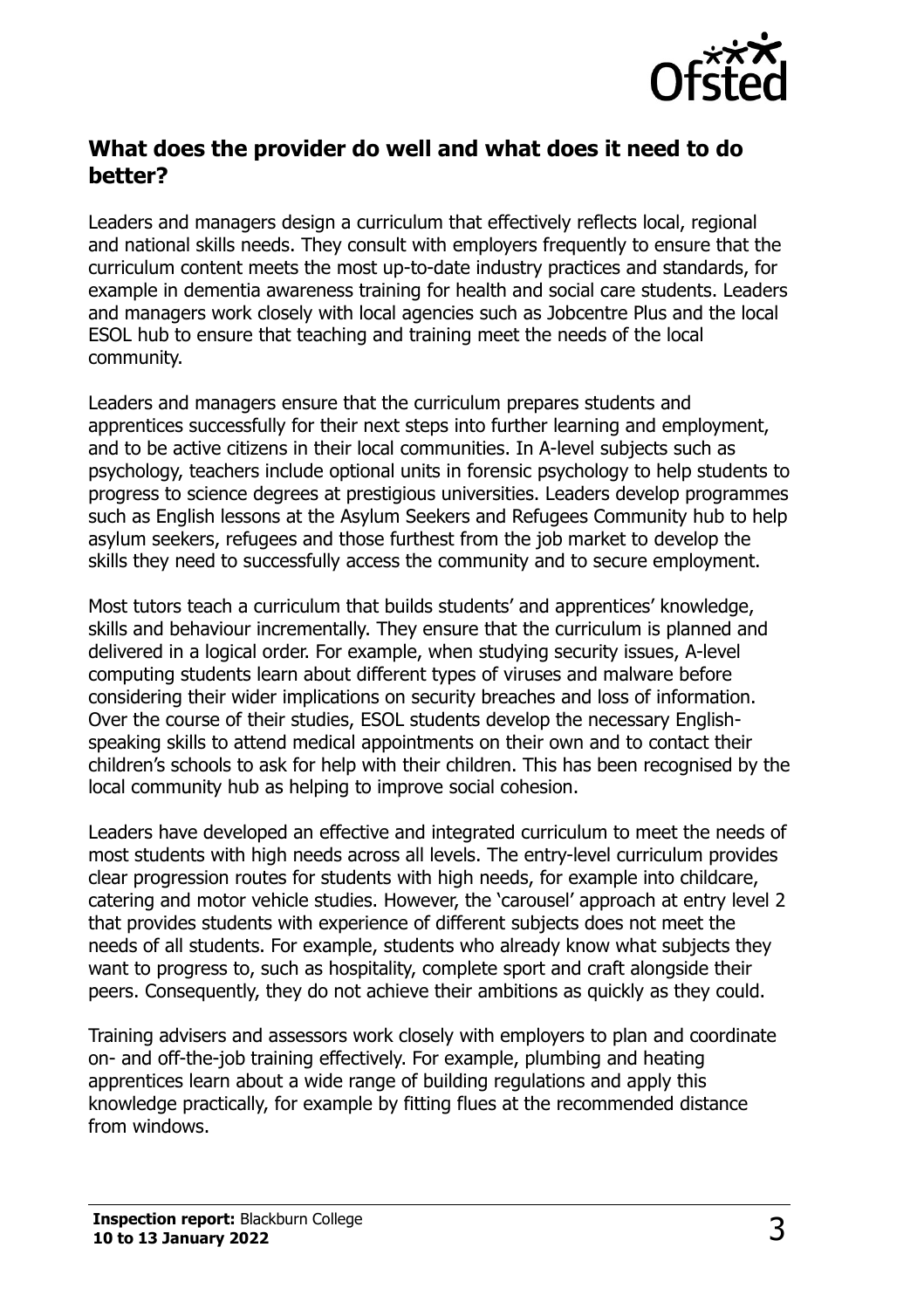

Leaders ensure that staff are well qualified and, where appropriate, have relevant industry knowledge. Substantial numbers of vocational staff are industry practitioners, for example in construction, hairdressing and nursing. Through regular discussions with staff, leaders ensure that the professional development programme includes subject-specific sessions to constantly build on tutors' expertise and to meet industry expectations. The majority of tutors ensure that they have up-to-date industry knowledge through membership of professional organisations. Approximately half of the A-level tutors are external examiners. They use this knowledge and experience to prepare students for their examinations and to help them achieve higher grades. Staff who teach students with high needs undertake regular training on topics relating to students' diagnoses and medical conditions, such as autism spectrum disorder, diabetes, epilepsy and the use of adrenaline autoinjectors. This helps staff to plan learning effectively to take account of students' individual needs and to deal competently with emergency medical situations.

Tutors check students' and apprentices' understanding and acquisition of knowledge frequently. They use a range of effective assessment methods to ensure that students and apprentices understand and can fluently recall the knowledge and skills that they learn. For example, in A-level psychology, tutors complete learning checks at the start of each lesson to ensure that students remember what they learned in the previous week. In plumbing, tutors use end-of-topic assessments such as quizzes and learning games to check apprentices' knowledge and understanding before moving on to the next topic.

On most courses, tutors use the results of students' and apprentices' starting points accurately to identify gaps in their knowledge and skills. In a minority of subjects, such as level 2 business, students already have knowledge in a few topics before starting their programmes. They complete the same tasks as their peers. Consequently, they are not sufficiently challenged to make the rapid progress of which they are capable.

Students and apprentices receive additional, individual support from academic skills coaches to help them to structure assignments correctly and to obtain help with revision and examination techniques. Students find these sessions particularly helpful following the results of mock examinations when they have not achieved as successfully as they could.

Most tutors set students and apprentices challenging targets that help them to achieve and often exceed their expectations. However, a minority of tutors do not set targets that help students to make better progress in their learning and training. For example, on access to higher education courses, tutors do not set aspirational targets that would help students to achieve the higher grades that they need in order to gain a place at a university that would better suit their abilities and ambitions.

Tutors develop students' and apprentices' English and mathematical skills effectively. For example, A-level students learn how to structure essays skilfully. In early years,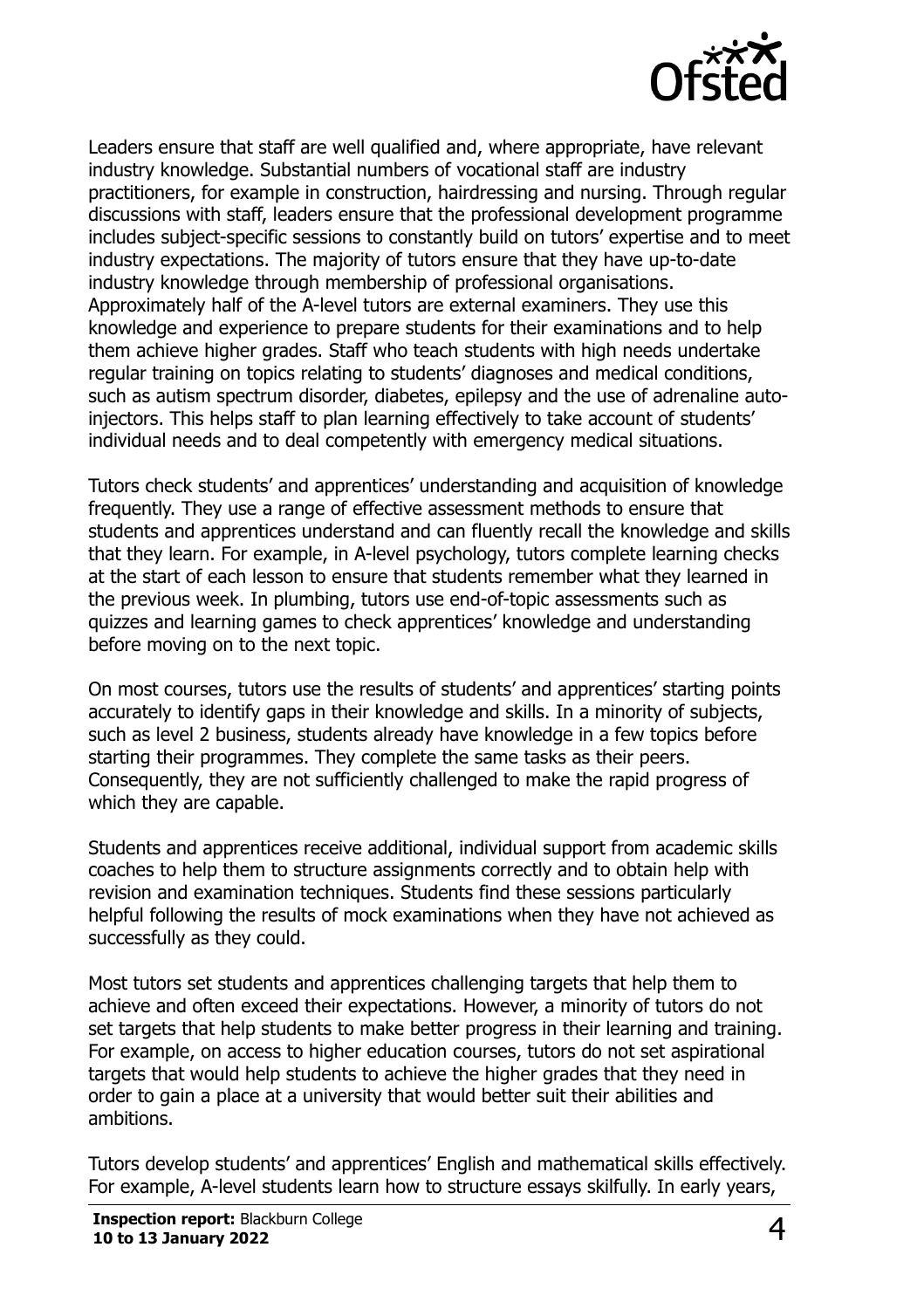

apprentices correctly weigh and prepare formula milk for the babies in their care. They develop their written English skills to accurately complete feeding charts. Early years apprentices develop their oracy skills through speaking to parents and carers about their children.

Students and apprentices value the support they receive from their tutors and support staff. This helps them to make good progress in their learning and training over time. Learning support assistants (LSAs) prompt students appropriately when needed and intervene only when necessary. Leaders and managers use the funding they receive for students with high needs effectively to ensure that students receive the specialist support and, where appropriate, the assistive technologies that they need to participate fully in learning. LSAs ensure that they reduce support for students with high needs gradually over time to help them to develop and maintain greater independence in preparation for their next steps.

Students' and apprentices' work is mostly of a high standard. They develop and improve their technical vocabulary over time. Most tutors provide students with useful feedback that helps them to understand what they need to do to improve their work. Students do not always know how to use tutors' feedback to improve the quality of their work. A few students, such as those on ESOL programmes, do not receive tutors' feedback quickly enough and this hinders their progress.

Attendance is not consistently high across the college. Low attendance is often linked to students' personal health issues, for example for those on foundation learning and a few adult learning programmes. Staff provide effective support for those who are absent to help them to catch up.

Most students and apprentices receive an effective, impartial careers information, advice and guidance programme. Students and apprentices receive further guidance from their tutors and employers and through their work-experience placements. In health and social care, students on the cadet programme benefit from high-quality work placements with a range of employers. These students aspire to apply for paramedic and childcare nursing degrees across the north-west region as a result of these placements.

Students and apprentices develop a good understanding of life in modern Britain. They benefit from a tutorial programme that covers a range of topics, such as British values, online safety and healthy relationships. During induction, ESOL students develop a good understanding of what it means to live and study in the United Kingdom. Health and social care students understand fully how the law protects vulnerable adults in relation to their deprivation of liberty. They discuss current topics such as the successful use of a pig's heart in a human transplant operation and how this procedure may affect those of different religious beliefs.

Since the previous inspection, the principal, senior leaders and governors have successfully changed the culture of the college. They have developed an ethos of high expectations, tolerance and respect. Leaders and managers monitor sensitively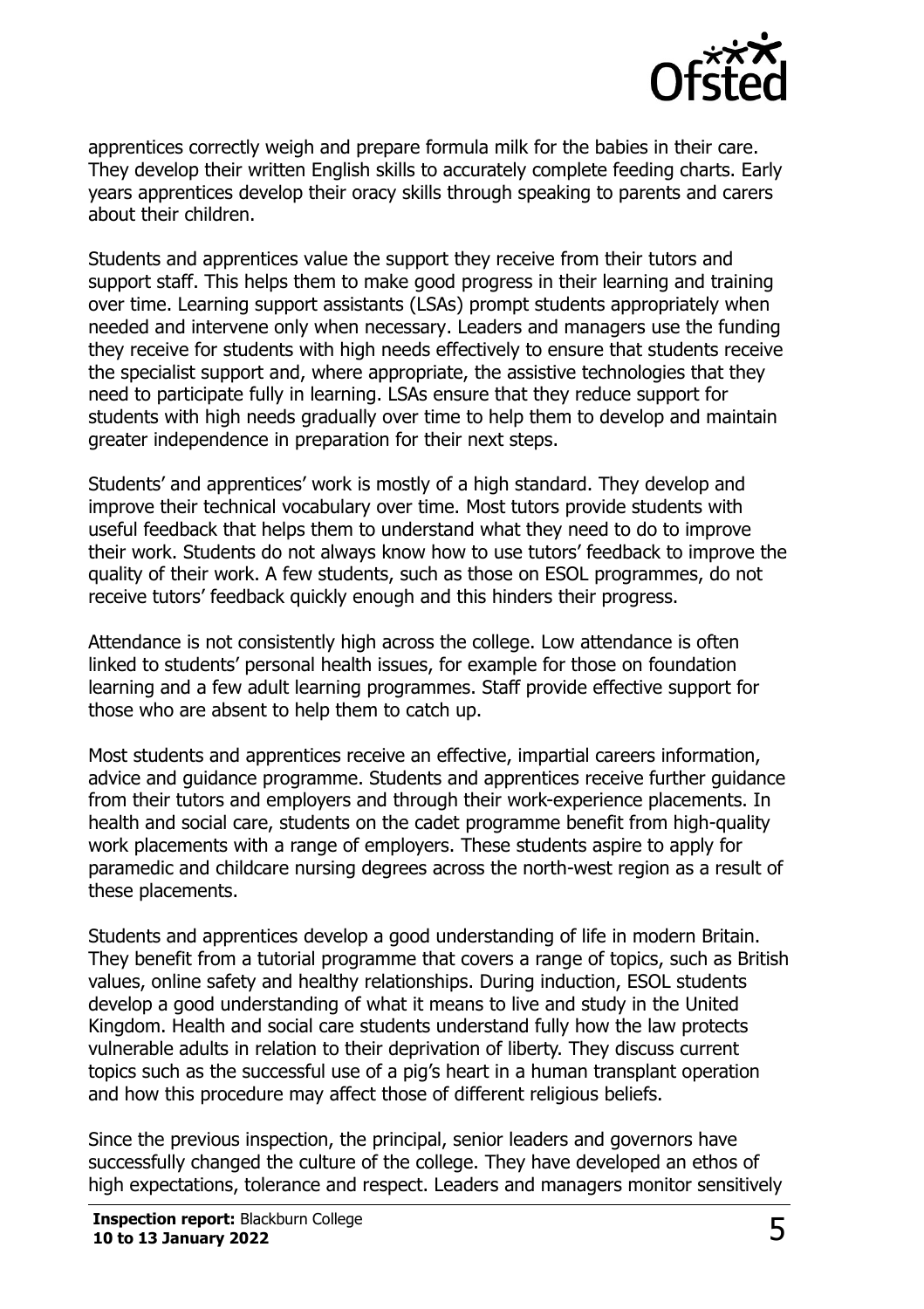

staff workload and well-being. A range of quality improvement strategies have had a positive impact on raising standards and improving the quality of education across most subject areas.

The governing body has been strengthened by the appointment of a new chair and other governors who have significant experience in further education. Governors now have a suitable range of specialist skills and expertise to carry out their roles effectively. They are passionate about the college and are aspirational for their students and apprentices. Governors regularly hold senior leaders to account for the quality of the provision, based on the accurate information they receive at board meetings.

#### **Safeguarding**

The arrangements for safeguarding are effective.

Leaders and managers ensure that the safeguarding and well-being of students and apprentices are a high priority. All members of the safeguarding team have the appropriate training and experience to carry out their roles effectively. They use their well-developed links to external agencies effectively to protect and support students and apprentices, and to maintain up-to-date knowledge of local safeguarding issues.

Staff benefit from annual update training on safeguarding and the 'Prevent' duty. They have recently had further training on specific aspects to raise awareness of issues such as sexual violence, consent and peer-on-peer abuse, and mental health.

Most students and apprentices have a thorough understanding of safeguarding and feel confident in knowing how to keep themselves safe. A small minority of students do not always know how the risks relating to radicalisation and extremism apply to their daily lives. For example, they do not know the risks in their local area.

Leaders ensure that they carry out appropriate pre-employment checks before staff start work at the college.

### **What does the provider need to do to improve?**

- Leaders and managers should ensure that the quality of education in the few subject areas that need improving meets the same high standards as other subjects across the college.
- Leaders and managers should ensure that all students and apprentices understand how to use tutors' feedback to improve so that they achieve their potential.
- Leaders and managers should provide targeted support to ensure that students with low attendance attend their college courses regularly.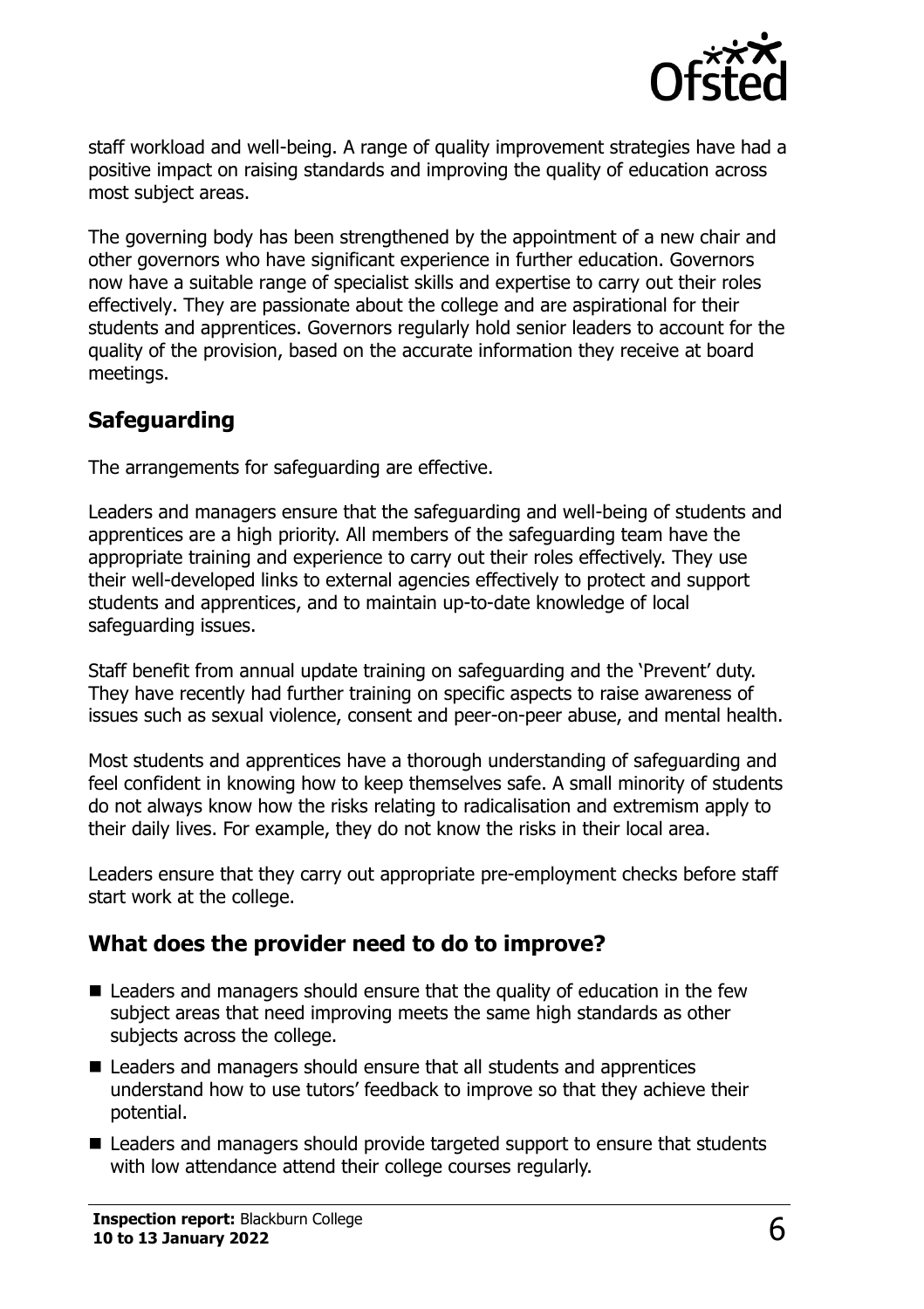

■ Leaders and managers must ensure that all students and apprentices understand how the risks relating to radicalisation and extremism in the areas where they live and work apply to their daily lives.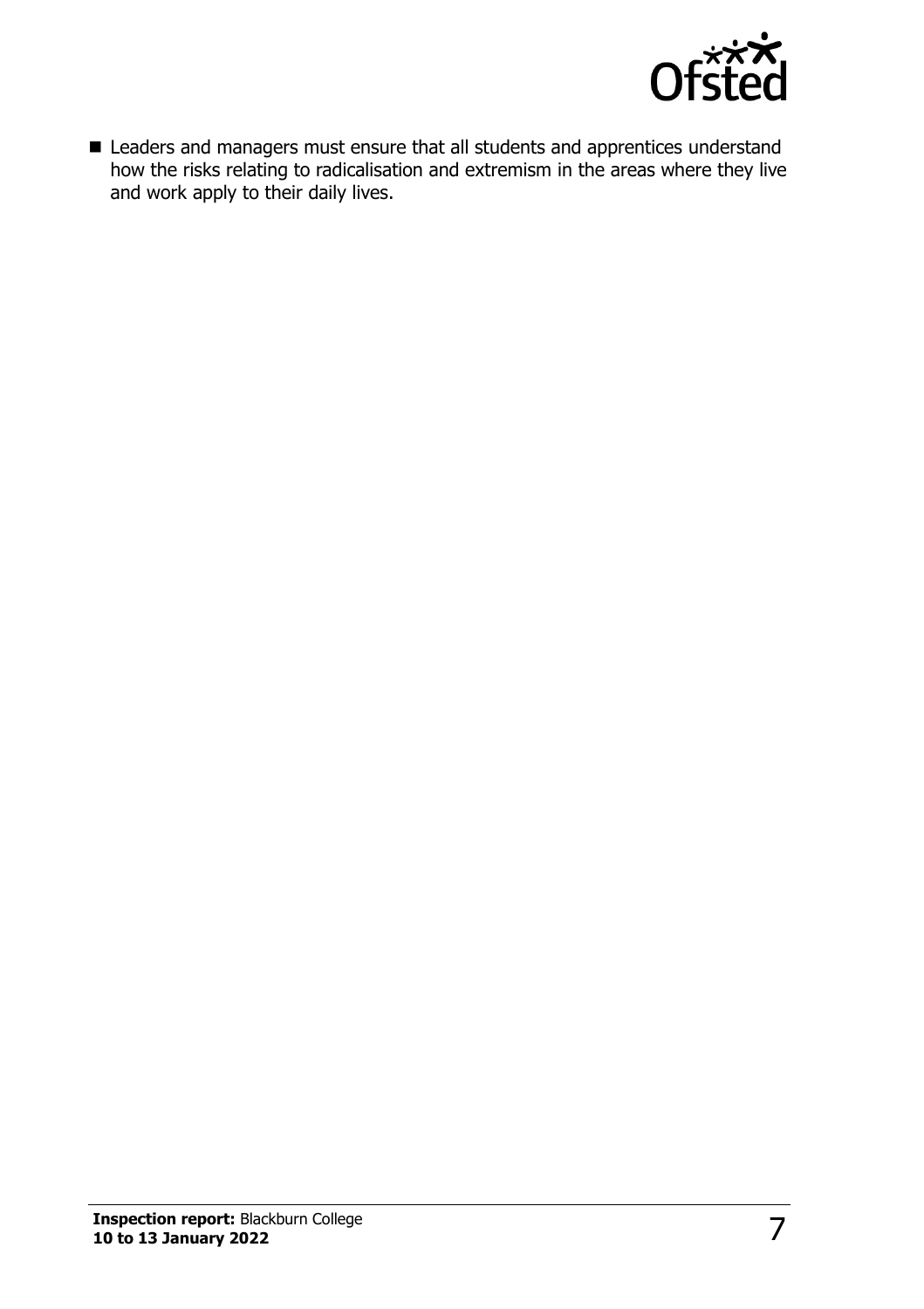

## **Provider details**

| Unique reference number     | 130736                            |
|-----------------------------|-----------------------------------|
| <b>Address</b>              | <b>Blackburn College</b>          |
|                             | <b>Harrison Centre</b>            |
|                             | <b>Feilden Street</b>             |
|                             | <b>Blackburn</b>                  |
|                             | Lancashire                        |
|                             | BB2 1LH                           |
| <b>Contact number</b>       | 01254 55144                       |
| Website                     | www.blackburn.ac.uk               |
| <b>Principal</b>            | Dr Fazal Dad                      |
| <b>Provider type</b>        | General further education college |
| Date of previous inspection | 11 to 14 December 2018            |
| <b>Main subcontractors</b>  | <b>None</b>                       |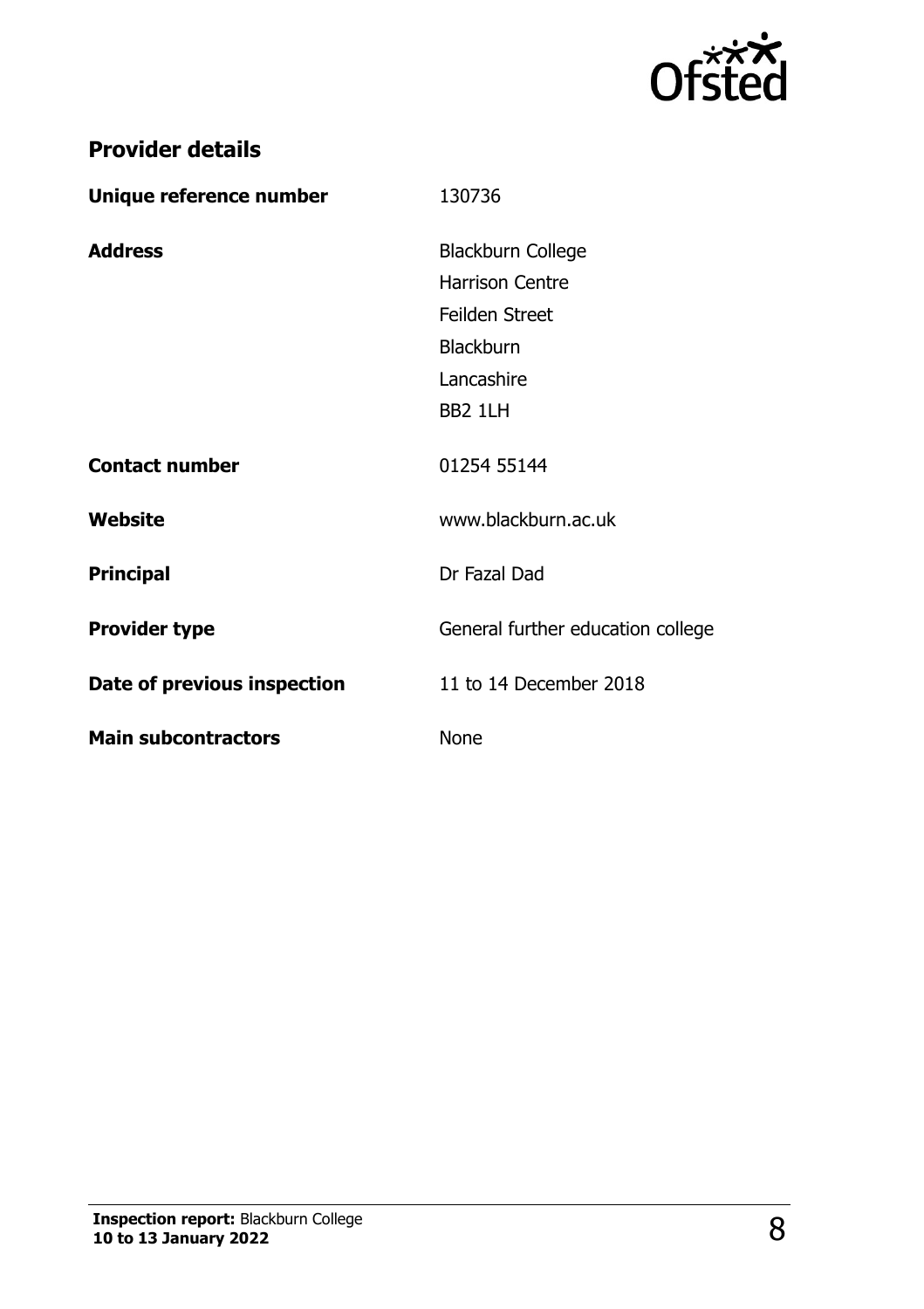

### **Information about this inspection**

The inspection team was assisted by the assistant principal, as nominee. Inspectors took account of the provider's most recent self-assessment report and development plans, and the previous inspection report. The inspection was carried out using the [further education and skills inspection handbook](http://www.gov.uk/government/publications/further-education-and-skills-inspection-handbook-eif) and took into account all relevant provision at the provider. Inspectors collected a wide range of evidence to inform judgements, including visiting learning sessions, scrutinising students' work, seeking the views of students, staff and other stakeholders, and examining the provider's documentation and records.

#### **Inspection team**

| Suzanne Wainwright, lead inspector | Her Majesty's Inspector |
|------------------------------------|-------------------------|
| Andrea Machell                     | Her Majesty's Inspector |
| <b>Alison Humphreys</b>            | Her Majesty's Inspector |
| Alex Lang                          | Her Majesty's Inspector |
| Alison Cameron Brandwood           | Her Majesty's Inspector |
| Kim Bleasdale                      | Her Majesty's Inspector |
| Maggie Fobister                    | Ofsted Inspector        |
| Suzanne Horner                     | Her Majesty's Inspector |